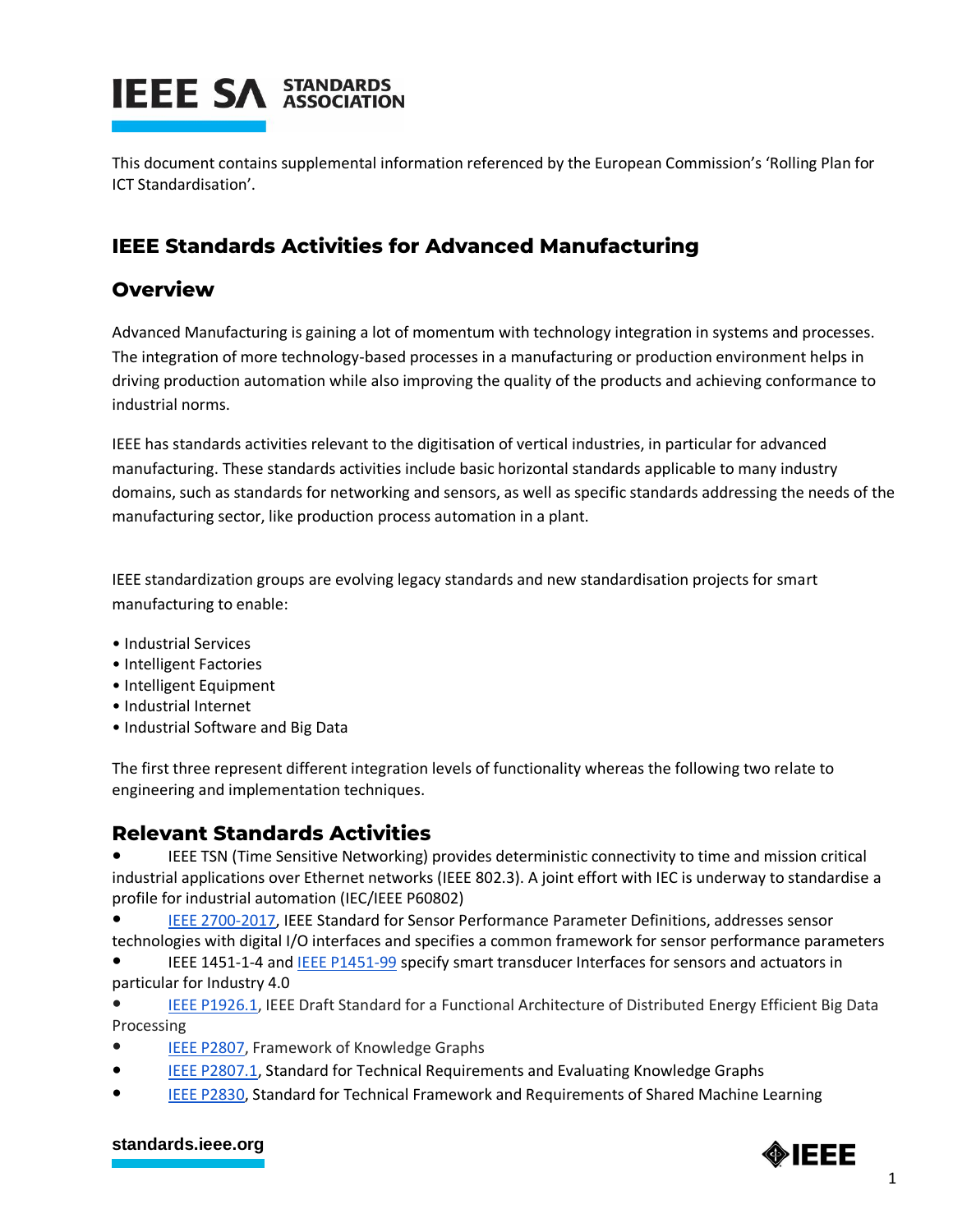## **IEEE SA STANDARDS**

- [IEEE P2841,](https://standards.ieee.org/project/2841.html) Framework and Process for Deep Learning Evaluation
- IEEE P3652.1, Guide for Architectural Framework and Application of Federated Machine Learning
- [P3333.1.3 -](https://standards.ieee.org/project/3333_1_3.html) [Standard for the Deep Learning-Based Assessment of Visual Experience Based on Human](https://standards.ieee.org/project/3333_1_3.html)

#### [Factors](https://standards.ieee.org/project/3333_1_3.html)

- [IEEE P2418.1,](https://standards.ieee.org/project/2418_1.html) Standard for the Framework of Blockchain Use in Internet of Things (IoT)
- [IEEE P2418.2,](https://standards.ieee.org/project/2418_2.html) Standard Data Format for Blockchain Systems
- [IEEE 2413-](http://standards.ieee.org/develop/project/2413.html)2019, IEEE Standard for an Architectural Framework for the Internet of Things (IoT)

#### Approved Standards and New or Revision Projects\*

- [IEC/IEEE 62659-2015,](http://standards.ieee.org/findstds/standard/62659-2015.html) International Standard for Large Scale Manufacturing for Nanoelectronics
- [IEEE P1589,](http://standards.ieee.org/develop/project/1589.html) IEEE Draft Standard for an Augmented Reality Learning Experience Model
- [IEEE P1857.9,](http://standards.ieee.org/develop/project/1857.9.html) IEEE Draft Standard for Immersive Visual Content Coding
- [IEEE P2413.1,](https://standards.ieee.org/project/2413_1.html) IEEE Draft Standard for a Reference Architecture for Smart City (RASC)
- [IEEE P2668,](http://standards.ieee.org/develop/project/2668.html) IEEE Draft Standard for Maturity Index of Internet-of-Things: Robotics
- [IEEE 1872-2015, IEEE Standard Ontologies for Robotics and Automation](http://standards.ieee.org/findstds/standard/1872-2015.html)
- [IEEE P1872.1,](http://standards.ieee.org/develop/project/1872.1.html) [IEEE Draft Standard for Robot Task Representation](http://standards.ieee.org/develop/project/1872.1.html)
- [IEEE P1872.2, IEEE Draft Standard for Autonomous Robotics \(AuR\) Ontology](http://standards.ieee.org/develop/project/1872.2.html)
- [IEEE 1873-2015,](http://standards.ieee.org/findstds/standard/1873-2015.html) IEEE Standard for Robot Map Data Representation for Navigation
- **[IEEE P2751,](http://standards.ieee.org/develop/project/2751.html) IEEE [Draft Standard for 3D Map Data Representation for Robotics and Automation](http://standards.ieee.org/develop/project/2751.html)**

#### [Intelligent Process Automation and Manufacturing](http://standards.ieee.org/develop/project/2025.2.html)

- [IEEE 2755-2017,](https://standards.ieee.org/standard/2755-2017.html) IEEE Guide for Terms and Concepts in Intelligent Process Automation, specifies
- concepts, capabilities, terms, and technology needed for new SW based intelligent automation capabilities
- IEEE P2755.1, IEEE Draft Standard for the Taxonomy and Classification for Software Based Intelligent [Process Automation \(SBIPA\) Technology](http://standards.ieee.org/develop/project/2755.1.html)
- [IEEE P2671,](http://standards.ieee.org/develop/project/2671.html) IEEE Draft Standard for General Requirements of Online Detection Based on Machine Vision in Intelligent Manufacturin[g](http://standards.ieee.org/develop/project/2671.html)
- [IEEE P2672,](https://standards.ieee.org/develop/project/2672.html) [IEEE Draft Guide for General Requirements of Mass Customization](https://standards.ieee.org/develop/project/2672.html)

#### Testing

IEEE 1232-2010 (Revision of IEEE 1232-2002), IEEE Standard for Artificial Intelligence Exchange and [Service Tie to All Test Environments \(AI-ESTATE\)](https://standards.ieee.org/findstds/standard/1232-2010.html)

#### IEEE Industry Connections program

- [IC17-003,](http://standards.ieee.org/about/sasb/iccom/IC17-003-01_India_Robotics_Roadmap.pdf) India Robotics Roadmap
- [IC17-007,](http://standards.ieee.org/about/sasb/iccom/IC17-007_Neuro_Tech_for_Brain-Machine_Interfacing.pdf) Neuro Tech for Brain-Machine Interfacing
- IC17-017, Blockchain Asset Management

More information is available a[t https://standards.ieee.org/](https://standards.ieee.org/)

\*NOTE: Draft standards projects, once approved, are often revised and/or used as the base for new projects. The status of these projects is updated periodically. For the most up-to-date status, please see the following link: [<https://standards.ieee.org/project/index.html>](https://standards.ieee.org/project/index.html)